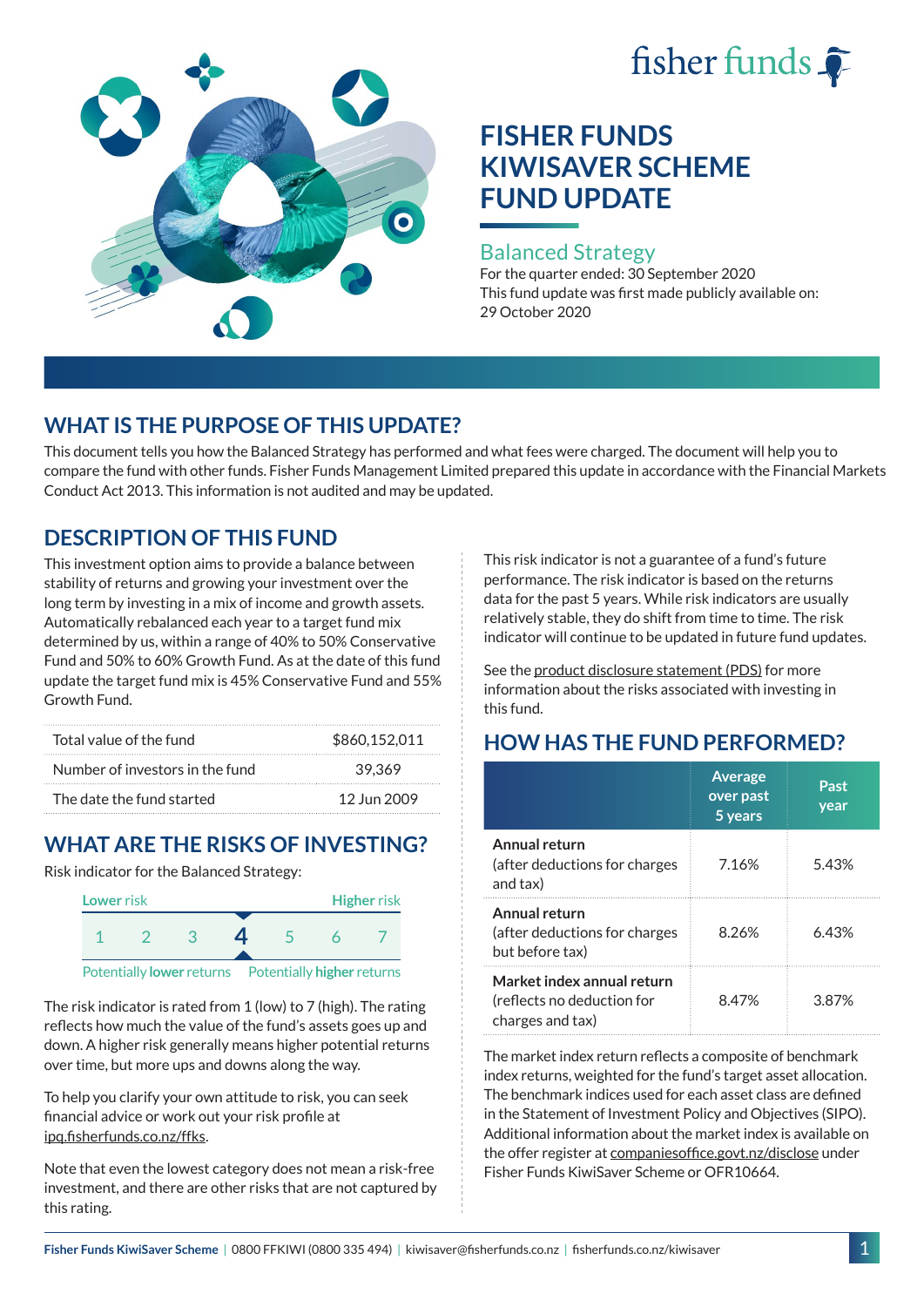### **ANNUAL RETURN GRAPH**



This shows the return after fund charges and tax for the last 10 years ending 31 March. The last bar shows the average annual return for the last 10 years, up to 30 September 2020.

**Important:** This does not tell you how the fund will perform in the future.

Returns in this update are after tax at the highest prescribed investor rate (PIR) of tax for an individual New Zealand resident. Your tax may be lower. The market index return reflects no deduction for charges and tax.

#### **WHAT FEES ARE INVESTORS CHARGED?**

|                 |                                                       |                                                |                                                                                                                                       |      |                        | ू<br>8 |
|-----------------|-------------------------------------------------------|------------------------------------------------|---------------------------------------------------------------------------------------------------------------------------------------|------|------------------------|--------|
|                 | 8.00%                                                 | 7.47%<br>7.08%                                 |                                                                                                                                       |      |                        |        |
| Annual return   | 6.00%                                                 |                                                |                                                                                                                                       |      |                        |        |
|                 | 4.00%                                                 |                                                |                                                                                                                                       |      |                        |        |
|                 | 2.00%                                                 |                                                | .37%                                                                                                                                  |      |                        |        |
|                 | 0.00%                                                 |                                                |                                                                                                                                       |      |                        |        |
|                 | $-2.00%$                                              |                                                |                                                                                                                                       |      |                        |        |
|                 | $-4.00%$                                              |                                                | 1.67%                                                                                                                                 |      |                        |        |
|                 |                                                       | 2011                                           | 2012                                                                                                                                  | 2013 | 2014                   | 2015   |
|                 |                                                       |                                                | This shows the return after fund charges and tax for the last 10<br>return for the last 10 years, up to 30 September 2020.            |      |                        |        |
|                 |                                                       |                                                | Important: This does not tell you how the fund will perform in th                                                                     |      |                        |        |
|                 |                                                       |                                                | Returns in this update are after tax at the highest prescribed inv<br>tax may be lower. The market index return reflects no deductior |      |                        |        |
| <b>CHARGED?</b> |                                                       |                                                | <b>WHAT FEES ARE INVESTORS</b><br>Investors in the Balanced Strategy are charged fund charges                                         |      |                        |        |
|                 |                                                       |                                                | that include GST. In the year to 31 March 2020 these were:                                                                            |      |                        |        |
|                 |                                                       |                                                |                                                                                                                                       |      | % of net asset value   |        |
|                 | <b>Total fund charges</b>                             |                                                |                                                                                                                                       |      | 1.10%                  |        |
|                 | Which are made up of:                                 |                                                |                                                                                                                                       |      |                        |        |
|                 | <b>Total management and</b><br>administration charges |                                                |                                                                                                                                       |      | 0.99%                  |        |
| Including:      |                                                       |                                                |                                                                                                                                       |      |                        |        |
|                 | Manager's basic fee                                   |                                                |                                                                                                                                       |      | 0.92%                  |        |
|                 |                                                       | Other management and<br>administration charges |                                                                                                                                       |      | 0.07%                  |        |
|                 |                                                       | Total performance-based fees <sup>1</sup>      |                                                                                                                                       |      | 0.11%                  |        |
|                 | Other charges:                                        |                                                |                                                                                                                                       |      | \$ amount per investor |        |
|                 | Annual account fee                                    |                                                |                                                                                                                                       |      | $$36*$                 |        |
| 1 July 2020.    |                                                       |                                                | * The account fee reduced from \$3 per month (\$36 per<br>annum) to \$1.95 per month (\$23.40 per annum) on                           |      |                        |        |

Small differences in fees and charges can have a big impact on

#### **EXAMPLE OF HOW THIS APPLIES TO AN INVESTOR**

Sarah had \$10,000 in the fund at the start of the year and did not make any further contributions. At the end of the year, Sarah received a return after fund charges were deducted of \$543 (that is 5.43% of her initial \$10,000). Sarah also paid \$36 in other charges. This gives Sarah a total return after tax of \$507 for the year.

# **WHAT DOES THE FUND INVEST IN?**

#### **Actual investment mix**

This shows the types of assets that the fund invests in.



#### **Target investment mix**

This shows the mix of assets that the fund generally intends to invest in.